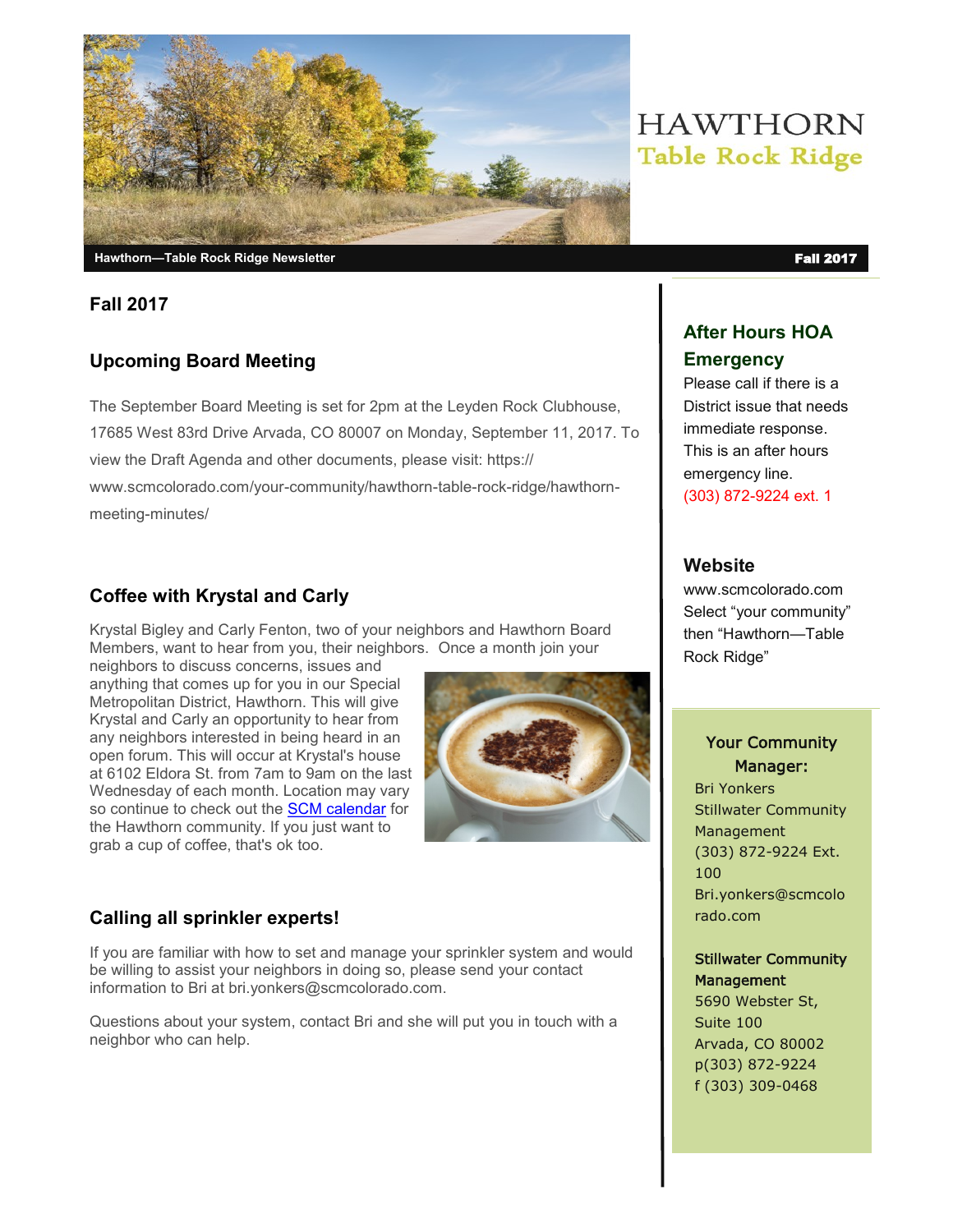#### **Underdrain Update Meeting**

The Board has agreed to help set up a meeting between various parties concerning the central underdrain. The date has been confirmed between the County, Builder, Developer and District for September 14th at 6pm. The meeting will take place at the Leyden Rock Clubhouse 17685 West 83rd Drive Arvada, CO 80007.

#### **Newsletter Articles**

Do you have ideas for newsletter articles? Please submit ideas, suggestions or any comments to Bri.

#### **Halloween at Hawthorn**

Join your neighbors and transform Hawthorn into Halloween-town!

The social committee has had a premonition that on Saturday, October 28th, the neighborhood will be taken over by a parade of princesses, pirates, ghosts and goblins.

Details are hazy, check your magic 8 ball (or the SCM calendar) later for more information.



#### **Trash Service**

Trash pickup is every Wednesday with Recycle every other Wednesday. You may view the Recycle pickup schedule by viewing the Hawthorn—Table Rock Ridge page at www.scmcolorado.com Also, please remember that your trash cans are to be stored out of sight from the street and neighboring properties.



#### **Pets**

All pet owners are required to immediately clean up any dog waste anyplace within the community. It is a violation to not do so and is against the law. Owners are encouraged to notify SCM if you see violators. If this activity happens in your yard, you may also call Jefferson County Animal Control at 303-271-5070. The Park has dog waste stations for your convenience.